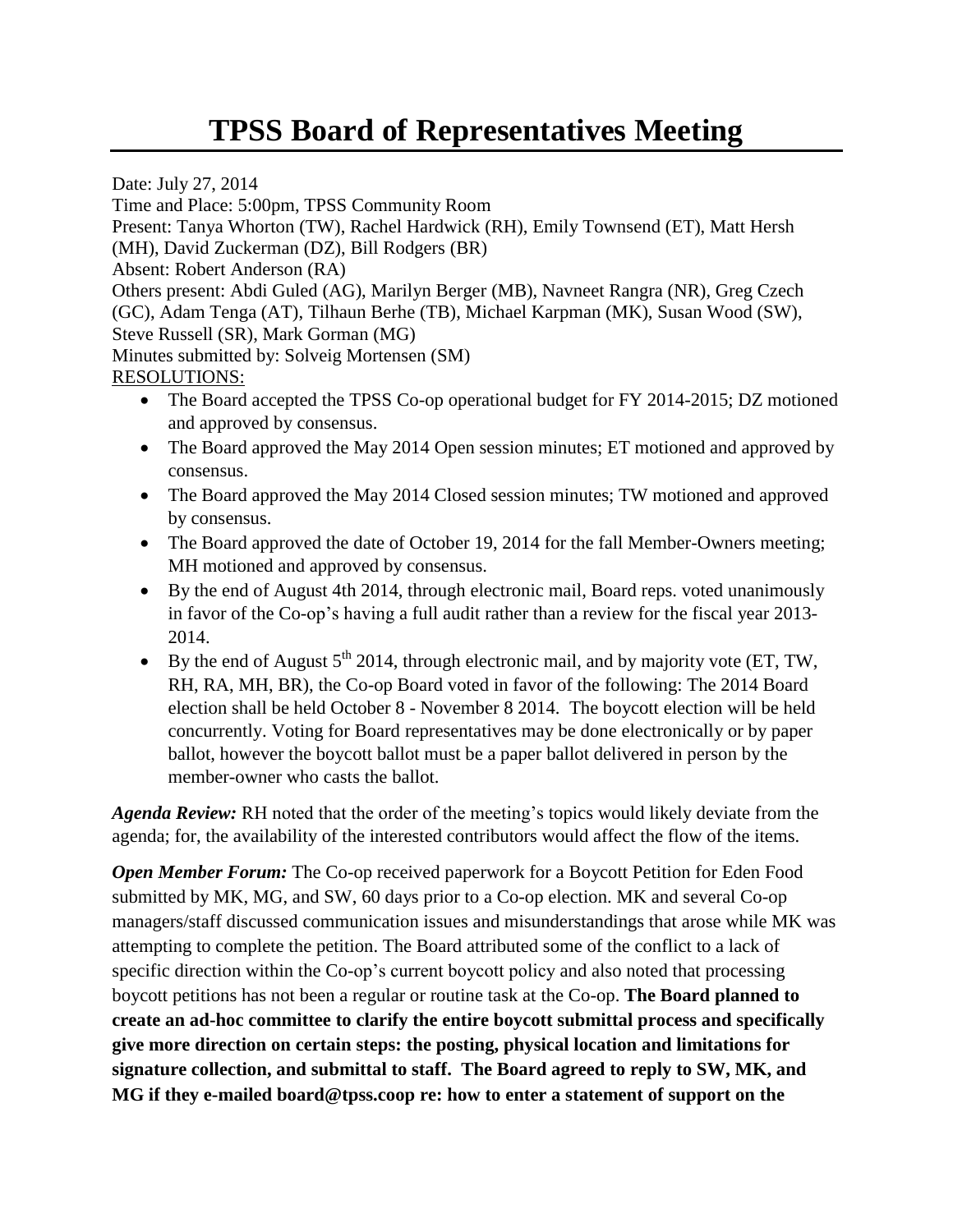**boycott petition. Furthermore, the Co-op agreed to follow up on the issue of MK's Co-op membership, which he reported as revoked.** SR gave the feedback that as a member, he hopes that the Co-op, unlike a chain store, remains a place where its customers/members can have a degree of political discourse.

*Finance Report and Acceptance of Budget:* NR reported that the Co-op's numbers for June 2014 were positive and strong. DZ shared an example of a CDS generated 10-year trend balance sheet and income statement that displayed several of the co-op's financial outcomes for the course of a decade. He explained that Thane Joyal and he discussed the Co-op's producing a similar financial statement that includes the Co-op's audited real numbers for the last decade. NR noted the importance of keeping the profit and loss and net income on the finance statements. **The Board planned to determine what key data points they wished to receive in the financial statements.** 

NR advocated that the Co-op not do a full audit but a review in the next year. He touched on the issue of cost, how the Co-op's profit will be affected in September and months after, and how a full audit occurred this past June. Board reps. recounted that they had wanted a full audit to support the Co-op in qualifying for any necessary financing for the expansion.

TW said that for the first audit [2011-2012) the auditors provided a partially qualified opinion she believes, because it started after the end of the fiscal year so too late for auditor to attend inventories]. So 2012-2013 was first audit that included inventory audits as part of it. The Board noted that the initial contract with McGladrey was for two years; there was no signed agreement in place for year 3 as of yet. **Management agreed to follow up on negotiating with McGladrey and to obtain quotes on the costs and timelines of both the options of an audit and a review for the Co-op's next FY. The Board planned to hold an email vote re: the choices once the quotes are acquired.**

*Budget:* The Board observed that contributions and outreach costs decrease in the submitted budget. MB talked about how beyond just giving donations, the Co-op is paying greater attention to how it provides outreach in the community and is increasing its community participation. The Board accepted the budget.

*GM Report:* AG reported that one of the Co-op's buyers attended the NCGA Convergence Conference in July. He confirmed that the Co-op is continuing to make headway in streamlining its database and that the Co-op consultant has gained a greater understanding of the issue through contacts at CCMA and the Common Market. AG reported that the Co-op's Employee Handbook is now in the final stages of revision and will be sent to the attorney for review. ET asked whether the increase in margins reported as a percentage in the GM report referred to the percent that the total gross margin had increased or were the before and after margins reported as percentages. AG **planned to clarify this point to the Board via e-mail.** 

AG shared that the Co-op is devoting time to training its cashiers on more Co-op objectives, such as educating customers on the value of membership. **Management agreed to supply the Board**